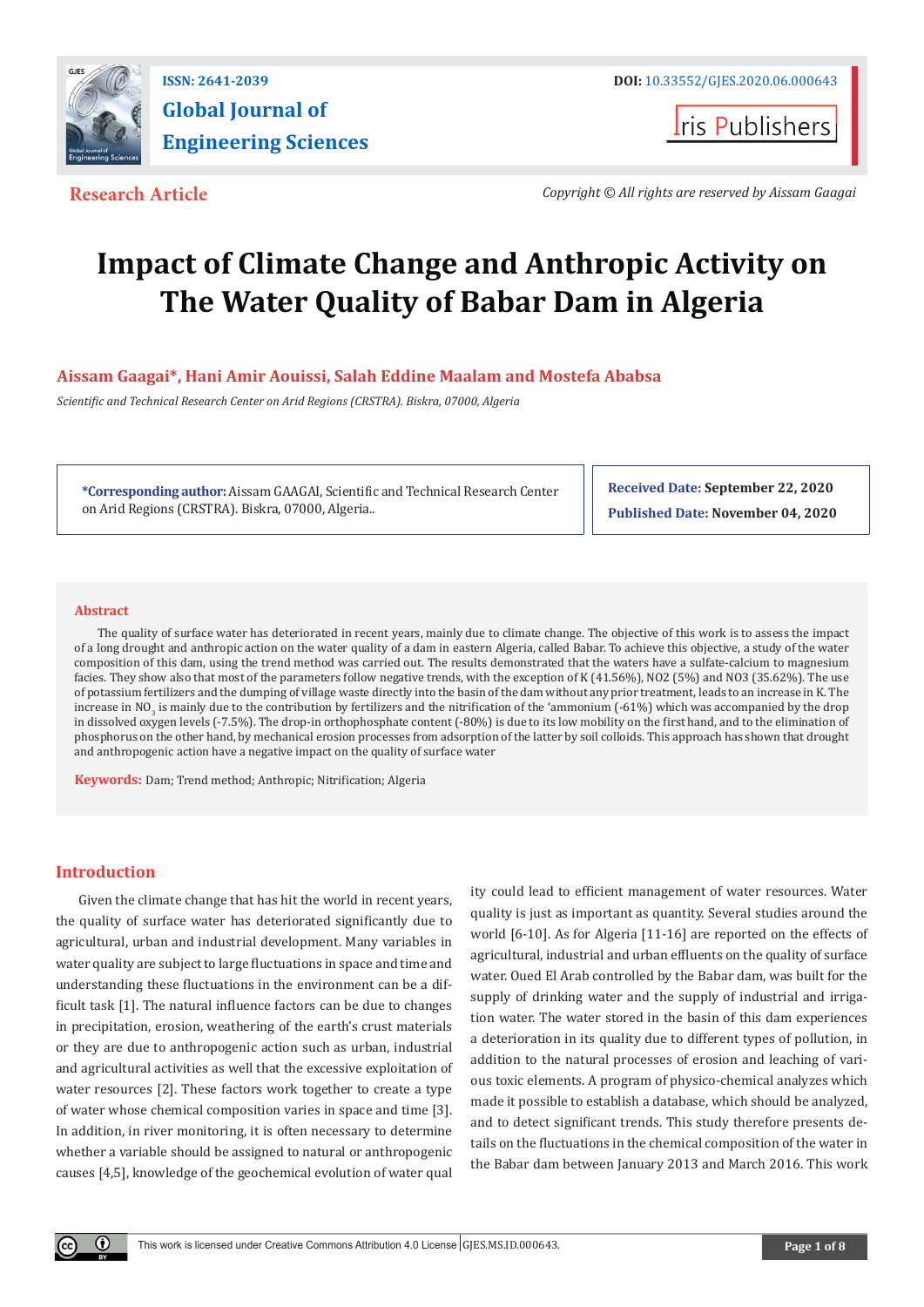makes it possible both to understand the hydrochemical behavior of the surface waters of the dam reservoir. The trend analysis applied here is determined by linear regression, using the following least squares method to the time series of water quality parameters, it is a fairly simple and easy to implement method.

# **Material & Methods**

# **Study area**

The study area is located in southeastern Algeria, in the eastern reaches of the Saharan Atlas and precisely at the level of the Djebel Djehfa mountain range belonging to the Nememtcha mountains. Most of the inhabitants (more than 20,000 inhabitants) are concentrated in the city of Babar. The surface of the sub watershed is 567 km<sup>2</sup>, the Babar dam has a capacity of 42 Mm<sup>3</sup>, built to retain the waters of Oued Tamagra in the West and Oued El Htiba in the East. The Babar dam is located at 35° 10 '10''N and 7° 01'41''E and the city of Babar is located at 35° 10'4''N and 7° 06'7''E (Figure 1). An increase in population and inadequate domestic sewage systems have the potential to influence the quality of the dam water. Oued El Arab provides water for neighboring towns and irrigates thousands of hectares of agricultural land. The increased demand for water at the development stage, including agriculture, could lead to a bleak future for the water quality of the dam.



# **Analytical methods**

The trend method was applied to the data from the physico-chemical analyzes of the surface waters of the Babar dam during the period spanning 39 months, in this case from January 2013 to March 2016. This method allows acquire representative data on the spatial and temporal variability of the surface water quality of the Babar dam on Oued El Arab. For this, we used the data from physico-chemical analyzes, carried out by the National Agency for Water Resources (ANRH) of Constantine.

The measured parameters are determined by the ANRH, such as:

pH, suspended matter (MES), electrical conductivity of water (CE), temperature of surface water in the Babar dam reservoir (Teau), turbidity (gross), organic matter (MO), calcium (Ca<sub>2</sub>+), magnesium (Mg<sub>2</sub>+), sodium (Na+), potassium (K+), chlorides (Cl-), sulfates (SO<sub>4</sub><sup>2</sup>-), bicarbonates (HCO<sub>3</sub>-), nitrates (NO<sub>3</sub>-), nitrites (NO<sub>2</sub>-), ammonium (NH<sub>4</sub>+), orthophosphates (PO $_4^{3}$ -). Biological oxygen demand in five days (BOD<sub>5</sub>), chemical demand in oxygen (COD), dissolved oxygen (O $_2$ dis), the variation of the water reserve at the level of the reservoir (Vr).

This technique was applied to the instantaneous monthly physico-chemical data from the Babar dam, during the period from January 2013 to March 2016 using Excel 2007, which constitute a time series of 39 analyzes and 21 variables (Table 1).

In this study, we will effectively present the trends in physico-chemical parameters using a linear regression method. It is a model based on linear trend least squares equations. Whatever the case, three classes of trends have been defined: '+' if a positive trend is detected; '0' if no significant trend is detected; and '-' if a negative trend will be observed. The use of this technique thus makes it pos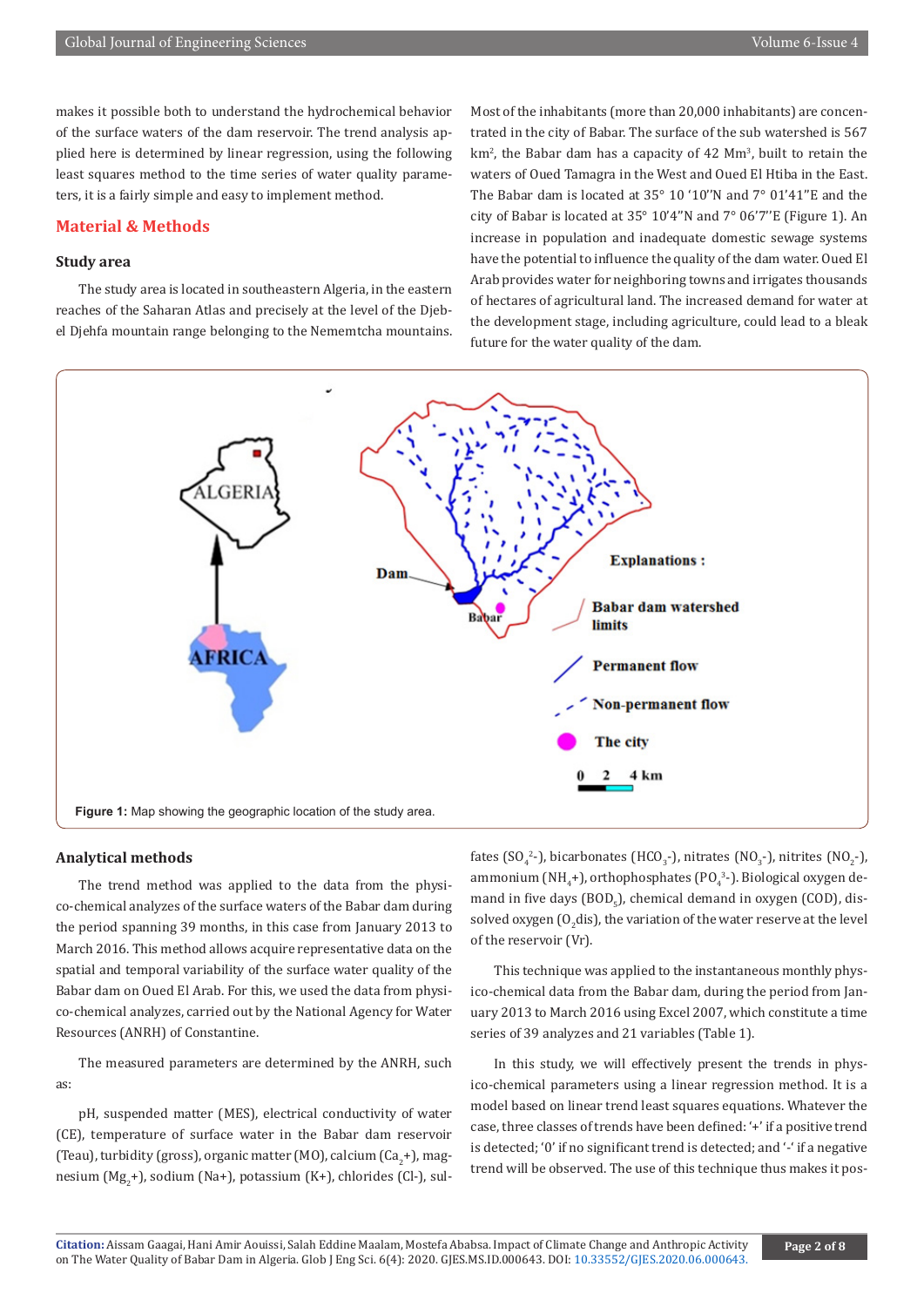sible to highlight the possible effects of pollution of anthropic origin in the long term [17]. This goal is also achieved using the moving average which makes it possible to make a smoothing which removes seasonality and to reduce background noise as much as possible. The method in question will consist in calculating the moving averages by choosing as length the period of the seasonal variations, so that they will disappear.

# **Results & Discussion**

# **Characterization of dam water**

**Table 1:** Statistical characteristics of the Babar Dam chemical data in the long term.

| <b>Parameters</b>            | $v = at + b$             | T %      | Min.           | Max.   | ave            | $\sigma$ | CV           | $\mathbb{R}$ | <b>NA</b>      |
|------------------------------|--------------------------|----------|----------------|--------|----------------|----------|--------------|--------------|----------------|
| $Vr(Mm^3)$                   | $Vr = 0.001t - 20.06$    | 3.41     | 30.222         | 38.005 | 35.29          | 35.12    | 0.276        | $\sqrt{2}$   |                |
| T °C                         | $T = 0.000.1t+1.377$     | 2.69     | $\overline{7}$ | 32     | 16.9           | 6.88     | $\mathbf{0}$ | $\sqrt{2}$   | 25             |
| MES mg/l                     | $C = -0.344t+29.46$      | $-42.81$ | 8              | 44     | 22.51          | 10.81    | 0.34         | $-0.35$      | 25             |
| pH                           | pH=-9E-0.5t+11.4         | $-1.24$  | 7.17           | 8.08   | 7.78           | 0.175    | 0.17         | $-0.001$     | $6.5 - 8.5$    |
| $CE$ ( $\mu s/cm$ )          | $C = -0.202t + 9704$     | $-17.54$ | 1070           | 1400   | 1222.05        | 86.82    | 0.81         | $-0.81$      | 2800           |
| $0$ , dissous mg/l           | $C = -0.0001t + 34.5$    | $-7.5$   | 5.7            | 13.6   | 9.63           | 9.61     | 0.12         | 0.06         | 30             |
| MO mg/l                      | $C = -0.001t + 66.92$    | $-24.52$ | 3.5            | 9      | 6.28           | 6.29     | 0.37         | $-0.21$      | $\sqrt{2}$     |
| DCO mg/l d' $O2$             | $C = -0.003t + 199$      | $-11.84$ | 18             | 48     | 35.64          | 35.66    | 0.184        | $-0.24$      | 30             |
| $DBO5$ mg/l d'O <sub>2</sub> | $C = -0.001t+72.49$      | $-38.33$ | $\mathbf{0}$   | 6      | $\overline{2}$ | 2.08     | 0.22         | $-0.41$      | $\overline{7}$ |
| $PO_4$ mg/l                  | $C = -4E - 0.5t + 1.765$ | -80      | $\mathbf{0}$   | 0.13   | 0.036          | 0.036    | 0.41         | $-0.2$       | 0.5            |
| $NH4$ mg/l                   | $C = -7E - 0.5t + 2.903$ | $-61.91$ | $\Omega$       | 0.43   | 0.095          | 0.035    | 0.28         | $-0.11$      | $0.05 - 0.5$   |
| $NO2$ mg/l                   | $C = 1E-06t-0.015$       | 5        | $\Omega$       | 0.23   | 0.041          | 0.041    | $\Omega$     | 0.21         | 0.1            |
| $NO3$ mg/l                   | $C = 0.0001t - 14.79$    | 35.62    | $\Omega$       | 9      | 1.74           | 1.8      | 0.071        | $-0.04$      | 50             |
| $HCO3$ mg/l                  | $C = -0.024t + 1156$     | $-18.95$ | 79.3           | 384.3  | 137.47         | 137.9    | 0.184        | 0.13         |                |
| $SO4$ mg/l                   | $C = -0.05t + 2511$      | $-13.1$  | 260            | 502    | 407.05         | 407.51   | 0.332        | $-0.55$      | 400            |
| $Cl$ mg/l                    | $C = -0.028t + 1254$     | $-34.21$ | 30             | 205    | 78.33          | 78.58    | 0.373        | $-0.07$      | 500            |
| $Ca$ mg/l                    | $C = -0.004t + 334.6$    | $-4.29$  | 81.06          | 169.24 | 137.17         | 138.05   | 0.084        | $-0.18$      | 200            |
| Mg mg/l                      | $C = -0.017t + 782.8$    | $-44.37$ | 9.84           | 51.89  | 36.06          | 35.51    | 0.534        | $-0.35$      | 150            |
| Na mg/l                      | $C = -0.014t+674.5$      | $-22.04$ | 19             | 134    | 66.38          | 67.01    | 0.263        | $-0.08$      | 200            |
| $K \, mg/l$                  | $C = 0.001t - 44.29$     | 41.56    | $\mathbf{1}$   | 5      | 3.86           | 3.87     | 0.437        | 0.51         | 12             |

**Parameters:** y=at + b: Relationship: Concentration/time; T (%): Trend (%); Min.: Minimum; Max.: Maximum; Ave.: Average; σ: Standard deviation; NA: Algerian standards; CV: coefficient of variation; R: Correlation (Vr-Parameters).

Examination of the standard deviation and the coefficient of variation shows that (Table 1):

- T<sub>water</sub>, pH, DCO, NO<sub>2</sub>, NO<sub>3</sub>, HCO<sub>3</sub>, Ca et O<sub>2</sub>dis are affected by a small variation (< 20%);
- MES, MO,  $DBO_5$ , NH<sub>4</sub>, SO<sub>4</sub>, Cl et Na show a variation around the mean oscillated between 20 and 40%.
- The rest of the elements (Turbidity, CE,  $PO_{4}$ , Mg et K) show a large variation around the average  $(>40\%)$ .

These strong variations resulting from effluents and leaching of land following torrential precipitation, poorly distributed especially over time.

Examination of these data also shows that the concentrations of the various elements are below Algerian standards with the exception of:

• SO<sub>4</sub> where 66.6% of the data exceeds the standard during the study period.

- $NO<sub>2</sub>$  where 5.12% of the data exceeds the standard.
- Turbidity where 36.46% of the data exceeds the standard. With maximum values recorded during the year 2013.
- MES where 35.89% of the data exceeds the standard. It has a similar evolution as turbidity.

The Piper diagram applied to these waters shows that the samples have a sulfate-calcium to magnesium facies (Figure 2). The first thing noticed between the first campaign (October 2007 to April 2008) and the second campaign (January 2013 to March 2016), no change was seen in the chemical characteristics of the dam waters. According to [18] and [19], calcium can come from nitrogen fertilizers, which participate in the dissolution of carbonates according to the equations 1 and 2 [20].

$$
NH_4^+ + 20_2 \leftrightarrow NO_3^- + 2H^+ + H_20 \tag{1}
$$

$$
CaCO3 + H+ \leftrightarrow Ca2+ + HCO3- (2)
$$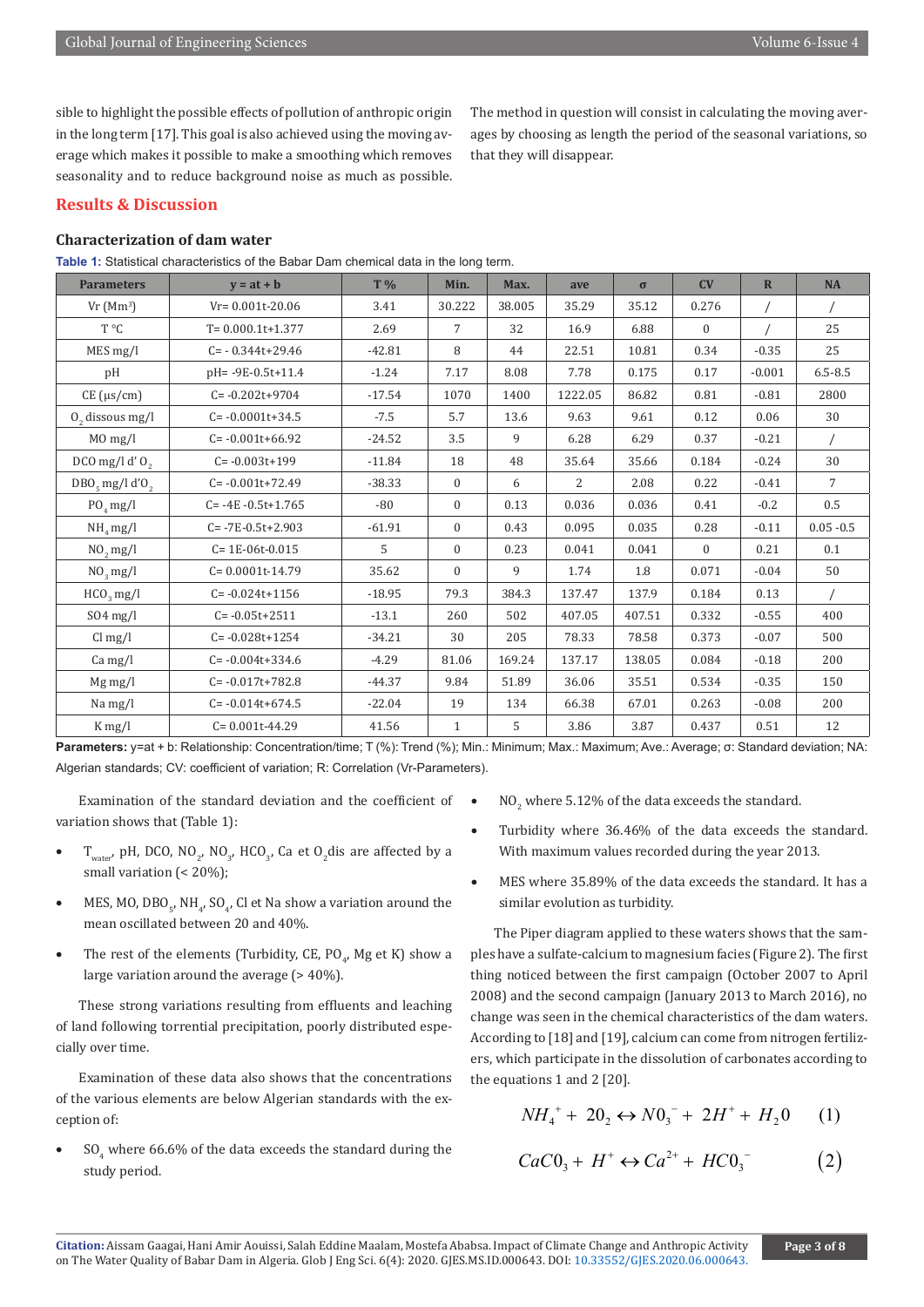The global equation (3) can be written as follows:

$$
NH_4^+ + 20_2 + 2CaCO_3 \leftrightarrow NO_3^- + 2Ca^{2+} + 2HCO_3^- + H_20
$$
 (3)

According to equation (3), the molar ratio between  $Ca_{2}$  + and  $HCO_{3}$ - during nitrification is equal to 1, while according to equation (4), the molar ratio Ca<sub>2</sub> + / HCO<sub>3</sub>- is equal to 2, when the dissolution of carbonates is linked to atmospheric  $\mathsf{CO}_{2}$ .

$$
CaCO_3 + H_2 0 + C0_2 \leftrightarrow 2HCO_3^- + Ca^{2+} \tag{4}
$$

The surface waters of the Babar dam have a Ca<sub>2</sub> + /  $\rm{HCO}_{3}$ - molar ratio between 1 and 1.5 in 72% of the cases and an Mg<sub>2</sub> + / HCO<sub>3</sub>- ratio are <1 in 100% of the cases. This corresponds to the proportion given by equation (3). Therefore, the increase of Ca<sub>2</sub> + and Mg<sub>2</sub> + in the water of the Babar dam during the period from January 2013 to March 2016 may therefore be due to the contribution of fertilizers which causes the dissolution of carbonates.

#### **Variation in the chemistry of the dam water**

The linear trend was determined using instantaneous concentrations and time (Table 1). The initial and final average values for the period considered made it possible to calculate these variations. We notice that for most parameters, the slope differs significantly from zero with the exception of pH,  $O_2$ dis, T° C, Ca and N $O_2$ , where the slope is respectively equal to -1.24, -7.5, + 2.69, +5 and -4.29. All the other parameters display a positive slope which varies between +10 and + 108%.

The temperature trend line is stable with a very slight slope of 2.96%. This small increase is probably due to climate change. The slope of the pH trend line is slightly negative (-1.24%). This reflects the presence of low concentrations of organic matter, where the increase in  $CO_2$  pressure leads to a decrease in pH according to the formula proposed by Kempe (5). The salinity of the water represented by the electrical conductivity, it registers a negative trend of (-17.57%), this is due to the increase in the volume of water in the dam during the sampling period.

$$
C02 + H20 \leftrightarrow H2C03 - \leftrightarrow H + + HC03 - \quad (5)
$$

The carbonate elements have a slope, which differs significantly from zero. They recorded negative trends ranging from -4.29% for (Ca<sub>2</sub> +), -18.95% for (HCO<sub>3</sub>-) and - 44.37% for (Mg<sub>2</sub>+). These trends are related to the equilibrium state of the various minerals in the water and the increase in the volume of water in the dam. These variations in the carbonate parameters contributed to the drop in overall salinity (EC) by -17.57% and a drop in pH by -1.24% (Figure 3).

For most of the salt elements, the trend analysis showed a negative slope ranging from  $-34.21\%$  for (Cl-),  $-22.04\%$  for (Na+2), -13.10% for (SO4-2). On the other hand, a positive trend was recorded for the K+ (+ 41.56%) (Figure 4). These trends are related to the increase in the volume of water in the dam, which allows the different chemical elements to be diluted. On the other hand, the use of potassium fertilizers and the discharge of village wastewater discharges directly into the main river, lead to an increase in K+.

The salinity of water is represented by the electrical conductivity and the variation of this parameter makes it possible to follow the evolution of the overall salinity and of the chemistry of the water. In the long term, there was a decrease of -17.54%, following the increase in the volume of water in the dam. Salinity can have two origins, either carbonate or saliferous. To determine this origin, we established the Ca2 + +  $Mg_2$  + + HCO<sub>3</sub>- / Na + + Cl- + SO<sub>4</sub>2- vs CE ratio. The Ca<sub>2</sub> + + Mg<sub>2</sub> + + HCO<sub>3</sub>- / Na + + Cl- + SO<sub>4</sub>2- <1 ratio. This reflects the influence of salt minerals on salinity (Figure 5). The increase in the content of salt elements allows the increase in salinity. This resulted in a negative trend in the relationship  $\text{Ca}_2$  + +  $\text{Mg}_2$  + +  $HCO_{3}^{-}$  / Na + + Cl- + SO<sub>4</sub>2- vs CE.

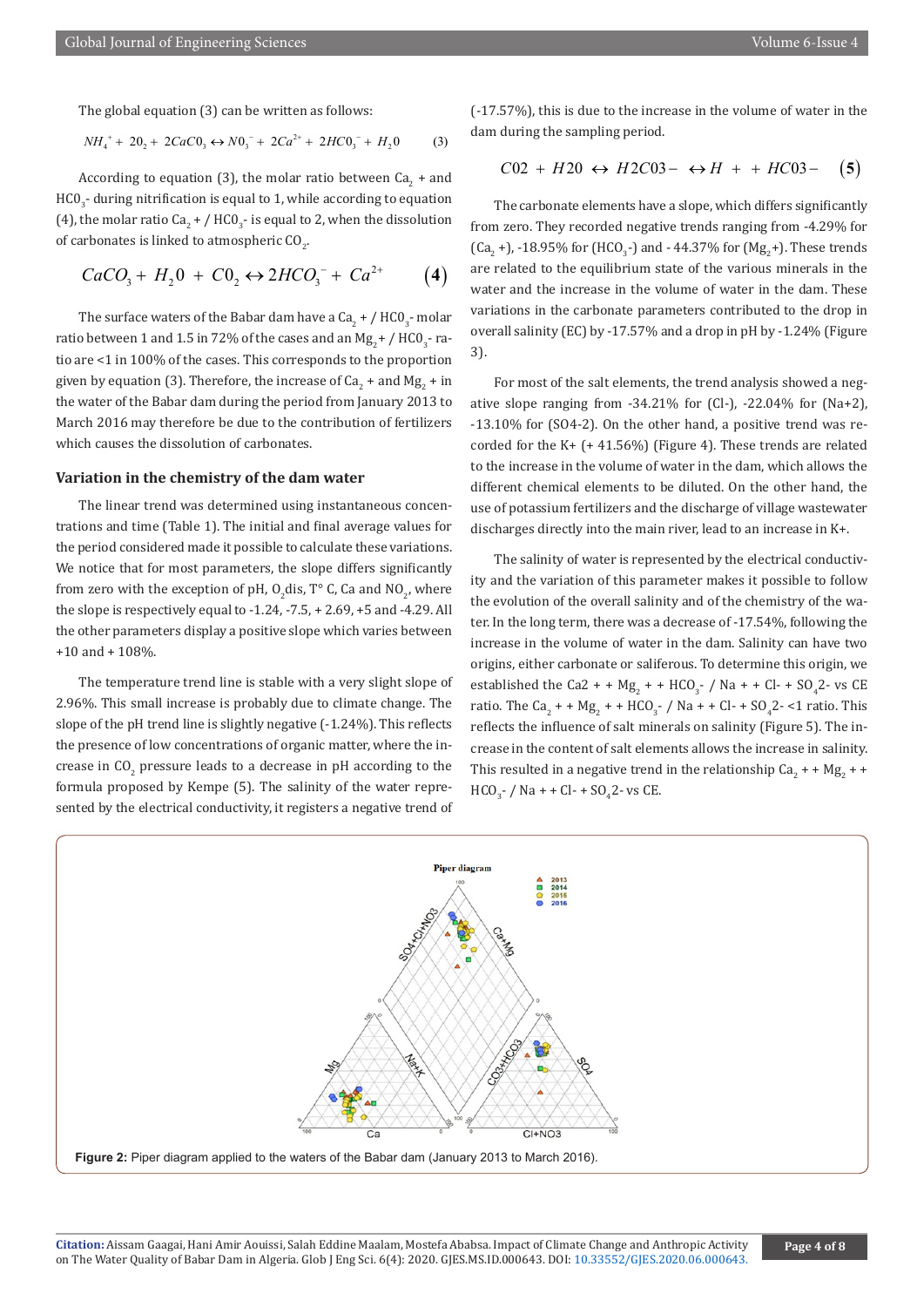

**Figure 3:** Variation of carbonate elements in water during the period January 2013-March 2016. Continuous line: the data, broken line: moving average, right: linear trend.







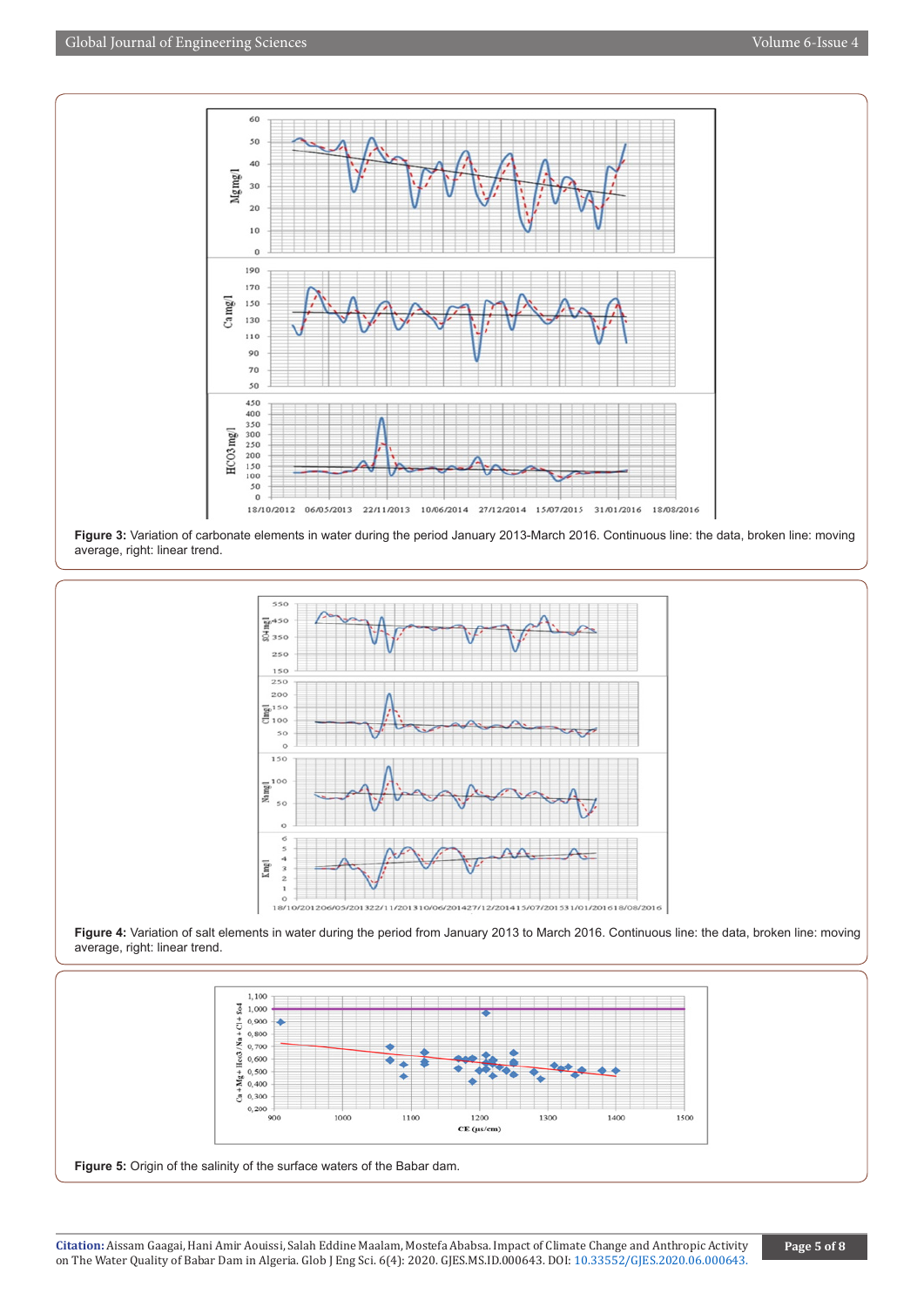The electrical conductivity of the different samples shows a good correlation with the elements (Na, Ca, Mg,  $\text{SO}_{\mathit{4}'}$  CI) with a respective correlation coefficient of (0.34, 0.27, 0.43, 0.68, 0.4). These strong correlations indicate the direct contribution of these elements in the salinity of the surface water of the dam. In contrast, potassium  $(R = -0.1)$  and bicarbonates  $(-0.11)$  do not seem to influence the salinity of the water too much. The dissolution of carbonated and evaporated minerals takes place according to reactions (6 to 11) [21].

$$
CO_2 + H_2O \leftrightarrow H_2CO_3 \tag{6}
$$

$$
H_2CO_3 \leftrightarrow HCO_3^- + H_3O^+ \qquad (7)
$$
  
\n
$$
CaCO_3 + H_2O + CO_2 \leftrightarrow Ca^{2+} + 2 HCO_3^- \qquad (8)
$$

 $\text{Dolomite:} \quad \text{CaMg}\left(\text{CO}_3\right)_2 + 2\text{CO}_2\left(\text{g}\right) + 2H_2O \Leftrightarrow \text{Ca}^{2+} + \text{Mg}^{2+} + 4\text{HCO}_3^-$  (9)

 $Gypsum: \quad CaSO_4 + 2H_2O \Leftrightarrow Ca^{2+} + SO_4^{2-} + 2H_2O$  (10)

$$
\deg
$$

$$
Halite: NaCl \Leftrightarrow Na^+ + Cl^-
$$
 (11)

# **Impact of organic pollution**

The pH and dissolved oxygen recorded a negative trend of -1.24 and -7.5% respectively (Table 1). The oxidation of organic matter according to reaction 12 or the increase in pressure of CO<sub>2</sub>, lead to a decrease in pH according to formula 13 proposed by [22].

$$
CH_2 0 + 0_2 \leftrightarrow CO_2 + H_2 0 \tag{12}
$$

$$
C0_2 + H_2 0 \leftrightarrow H_2 C0_3^- \leftrightarrow H^+ + HCO_3^- \tag{13}
$$

The negative trend of MO (-24.52%) is in agreement with the trend of MES (-42.81%), COD (-11.08%) and that of BOD<sub>5</sub> (-38.33%) (Figure 6). This can be explained by the installation of the conditions for degradation of organic matter by microorganisms. This gradation was accompanied by a decrease in dissolved oxygen by (-7.5) % and a decrease in pH (-1.24%).



**Figure 6:** Variation of organic matter in water during the period January 2013-March 2016. Continuous line: the data, broken line: moving average, right: linear trend.

Analysis of the data shows a positive trend for  $\rm NO_3^{\text{-}}$  (35.62%),  $NO<sub>2</sub>$ - (5) (Figure 7). This is mainly due to the development of agricultural production intensively upstream of the dam and urban discharges [23] into the main river without any prior treatment.

Furthermore, this gradual increase in the concentration of  $NO<sub>3</sub>$ -, corresponds to the yield of nitrification, in the presence of oxygen aerobically according to reactions (14) and (15) [24]. This oxidation resulted in a decrease of oxygen of -7.5%.



**Figure 7:** Variation of Nitrates in water during the period January 2013-March 2016. Continuous line: the data, broken line: moving average, right: linear trend.

$$
NH_{4}^+ + 3/2 O_2 + H_2O \rightarrow NO_2^- + 2H_3O^+(14)
$$

$$
NO_2^- + \frac{1}{2}O_2 \to NO_3^- \quad (15)
$$

This positive trend is also related to the use of fertilizers on these agricultural soils, this has been highlighted throughout the world by [25,26] and in Algeria by several authors such as [15]. Indeed, the form of nutrient is very toxic for both humans and the aquatic world. This explains why the release of nitrogen in this form constitutes a potential risk for the environment [27].

The phosphorus trend (-80%) does not follow the same trend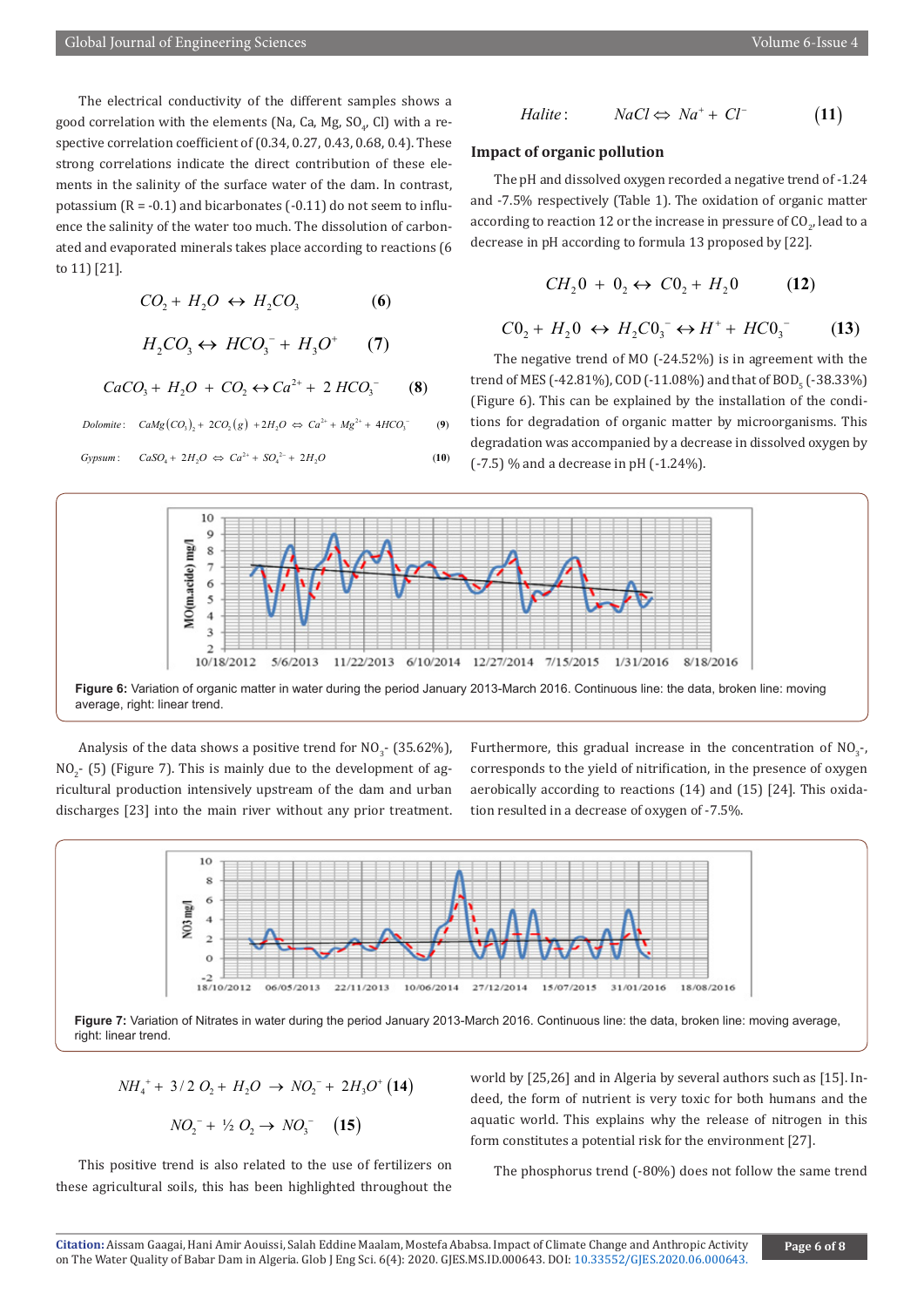as nitrates and nitrites, this situation can be explained by the immobility of this element on the one hand, and on the other hand, the elimination of phosphorus by mechanical erosion processes starting from adsorption of the latter by soil colloids [20]. It can also relate to the regulation of phosphorus concentrations in wadis waters by several biogeochemical processes such as precipitation in the form of apatite  $\lfloor [PO_4]3$  (F, Cl, OH) Ca<sub>5</sub>] [28] and consumption by aquatic plants [29].

Principal without any prior treatment. Furthermore, this gradual increase in the concentration of  $\text{NO}_3$ -, corresponds to the yield of nitrification, in the presence of oxygen aerobically according to reactions (14) and (15) [24]. This oxidation resulted in a decrease of oxygen of -7.5%.

#### **Influence of water volume**

Examination of the trend line shows a positive trend  $(+3.41\%)$ . since the inputs represented by precipitation are greater than the outputs represented by evaporation (Figure 8). Analysis of the evolution of the water volume according to the different hydrochemical parameters highlights a very significant linear correlation between the water volume and the parameters with a stronger negative bond  $(-0.35 \text{ to } -0.81)$  for: (MES, CE, BOD<sub>5</sub>, SO<sub>4</sub>, COD, Mg), a weak negative bond (-0.001 to -0.21) for (pH, MO, NO<sub>3</sub>, Na, Ca, NH<sub>4</sub>, PO<sub>4</sub>, Cl). In addition, for the rest we have recorded positive bonds such as HCO<sub>3</sub> (0.129), NO<sub>2</sub> (0.22), K (0.51), O<sub>2</sub> (0.06).On this basis, we note that most of the bonds are significant at the 10% threshold, except (pH, NO<sub>3</sub>, Na, O<sub>2</sub>) which highlights either a phenomenon of dilution or concentration depending on the case.



# **Conclusion**

In this case study, the trend method was used to assess the temporal variations of surface water in the Ouel El Arab watershed controlled by the Oued El Arab dam. Sources of water pollution in this watershed could derive from industrial and urban wastewater, irrigation activities and inclement weather. The temporal evolution of the physico-chemical parameters was followed during the period of 39 months. The results obtained showed that most of the parameters followed negative trends, with the exception of K (41.56%), NO<sub>2</sub> (5%) and NO<sub>3</sub> (35.62%). The use of potassium fertilizers and the dumping of village waste directly into the basin of the dam without any prior treatment, leads to an increase in K. The increase in  $\mathsf{NO}_3$  is mainly due to the contribution by fertilizers and the nitrification of the 'ammonium (-61%) which was accompanied by the drop in dissolved oxygen levels (-7.5%). The drop-in orthophosphate content (-80%) is due to its low mobility on the one hand, and the elimination of phosphorus on the other hand, by the processes of mechanical erosion from adsorption of this the latter by soil colloids.

# **Acknowledgement**

## None.

### **Conflict of Interest**

No conflict of interest.

# **References**

- 1. [Zarei H, Bilondi MP \(2013\) Factor analysis of chemical composition in](https://link.springer.com/article/10.1007/s13201-013-0123-0) [the Karoon River basin, southwest of Iran. Appl Water Sci 3: 753–761.](https://link.springer.com/article/10.1007/s13201-013-0123-0)
- 2. [Sheela AM, Letha J, Joseph S, Chacko M, Sanalkumar SP, et al. \(2012\)](https://onlinelibrary.wiley.com/doi/abs/10.1111/j.1440-1770.2012.00506.x) [Water quality assessment of a tropical coastal lake system using](https://onlinelibrary.wiley.com/doi/abs/10.1111/j.1440-1770.2012.00506.x) [multivariate cluster, principal component and factor analysis. Lakes &](https://onlinelibrary.wiley.com/doi/abs/10.1111/j.1440-1770.2012.00506.x) [Reservoirs: Research and Management 17: 143–159.](https://onlinelibrary.wiley.com/doi/abs/10.1111/j.1440-1770.2012.00506.x)
- 3. [Guler C, Thyne, GD, McCray JE, Turner AK \(2002\) Evaluation of graphical](https://link.springer.com/article/10.1007/s10040-002-0196-6) [and multivariate statistical methods for classification of water chemistry](https://link.springer.com/article/10.1007/s10040-002-0196-6) [data. J Hydrogeol 10: 455–474.](https://link.springer.com/article/10.1007/s10040-002-0196-6)
- 4. Razmkhah H, Abrishamchi A, Torkian A (2010) Evaluation of spatial and temporal variation in water quality by pattern recognition techniques: a case study on Jajrood River (Tehran, Iran). J Environ Manage 91: 852– 860.
- 5. [Hamzaoui Azaza F, Ketata M, Bouhlila R, Gueddari M, Riberio L \(2001\)](https://europepmc.org/article/med/20437266) [Hydrogeo-chemical characteristics and assessment of drinking water](https://europepmc.org/article/med/20437266) [quality in Zeuss–Koutine aquifer, southeastern Tunisia. Environmental](https://europepmc.org/article/med/20437266) [Monitoring and Assessment 174: 283-298.](https://europepmc.org/article/med/20437266)
- 6. [Widory D, W Kloppmann, L Chery, J Bonnin, H Rochdi, et al. \(2004\)](https://pubmed.ncbi.nlm.nih.gov/15240171/) [Nitrate in groundwater: an isotopic multi-tracer approach. Journal](https://pubmed.ncbi.nlm.nih.gov/15240171/) [Contamination Hydrology 72: 165-188.](https://pubmed.ncbi.nlm.nih.gov/15240171/)
- 7. El Ghachtoul Y, Allaoui Mhamdi M, Gabi H (2005) Eutrophisation des eaux des retenues des barrages Smir et Sahla (Maroc) : causes conséquences et consignes de gestion. Rev Sci Eau 18/Spécial, pp. 75-89.